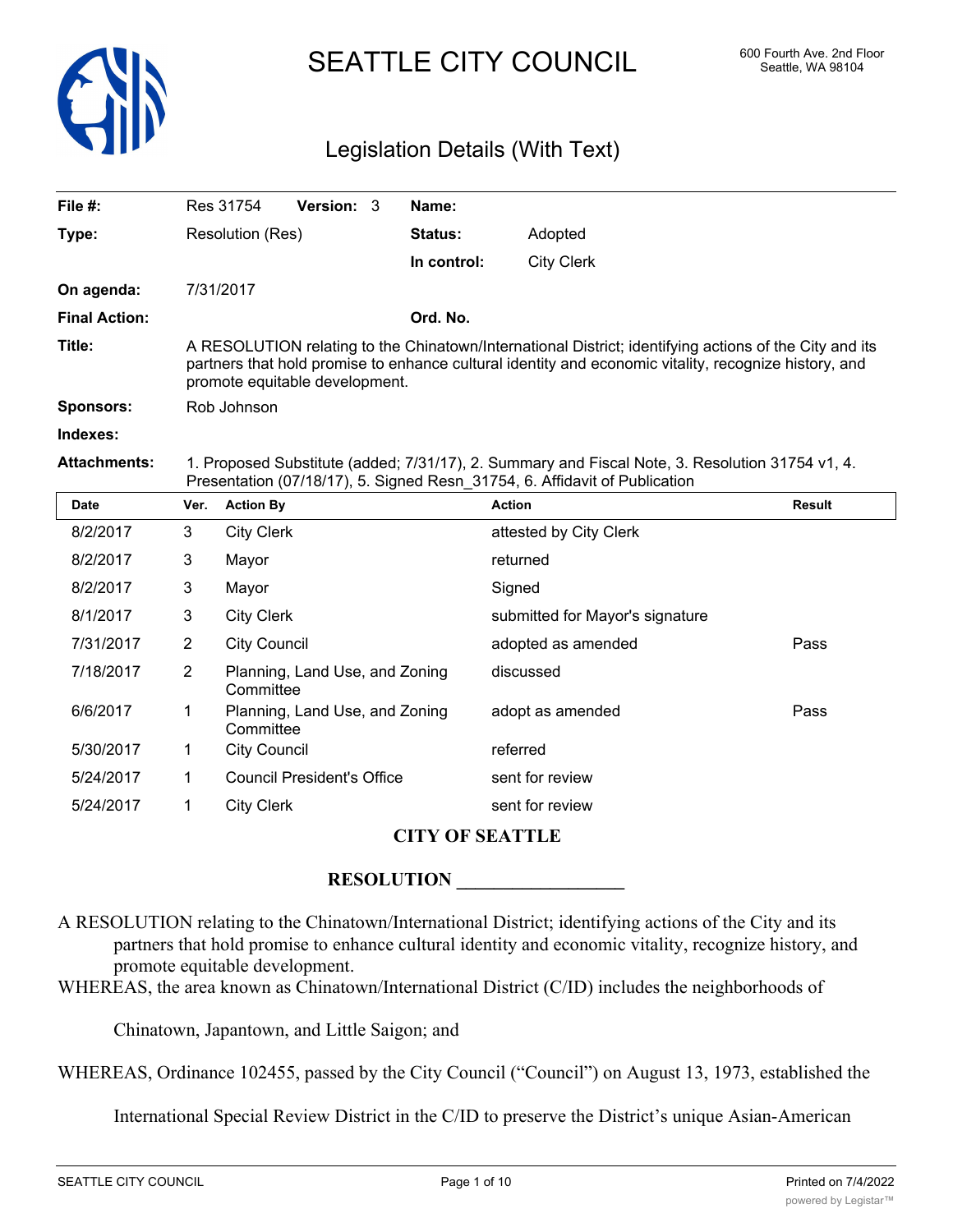character and to encourage rehabilitation of areas for housing and pedestrian-oriented businesses; and

- WHEREAS, the Seattle Chinatown National Register Historic District, established in 1986, is located within the International Special Review District; and
- WHEREAS, the City established the current boundaries of the C/ID in 1998 by Ordinance 119297, resulting from the collaboration by the people of the three distinct neighborhoods on the Chinatown/International District Strategic Plan submitted to the Council in December 1998; and
- WHEREAS, the City has long benefited from the unique and significant contributions of the people, organizations, and businesses of the C/ID to our shared economic vitality and civic life; and
- WHEREAS, the C/ID community has persevered despite the effects of racist and inequitable national and local laws and unfair housing practices since the early days of the City; and
- WHEREAS, several major public projects have significantly impacted the physical development of the C/ID, including the construction of Interstate 5 through the C/ID, the construction and demolition of the Kingdome, and the construction of two new stadia; and
- WHEREAS, the City and the community began the planning effort known as Livable South Downtown in 2003, leading to recommendations in 2009 for changes to zoning in South Downtown neighborhoods, including in the C/ID; and
- WHEREAS, in 2011, consistent with the recommendations, the City changed the Land Use Code to increase development capacity in the South Downtown neighborhoods, and provided for historic preservation, creation of open space, better building and street design, and support for small businesses via Ordinance 123589; and
- WHEREAS, in November 2015 the Council passed Ordinance 124895, which created Seattle Municipal Code (SMC) Chapter 23.58B and established the framework for the commercial component of mandatory housing affordability (MHA); the Council updated this chapter in December 2016 with Ordinance 125233; and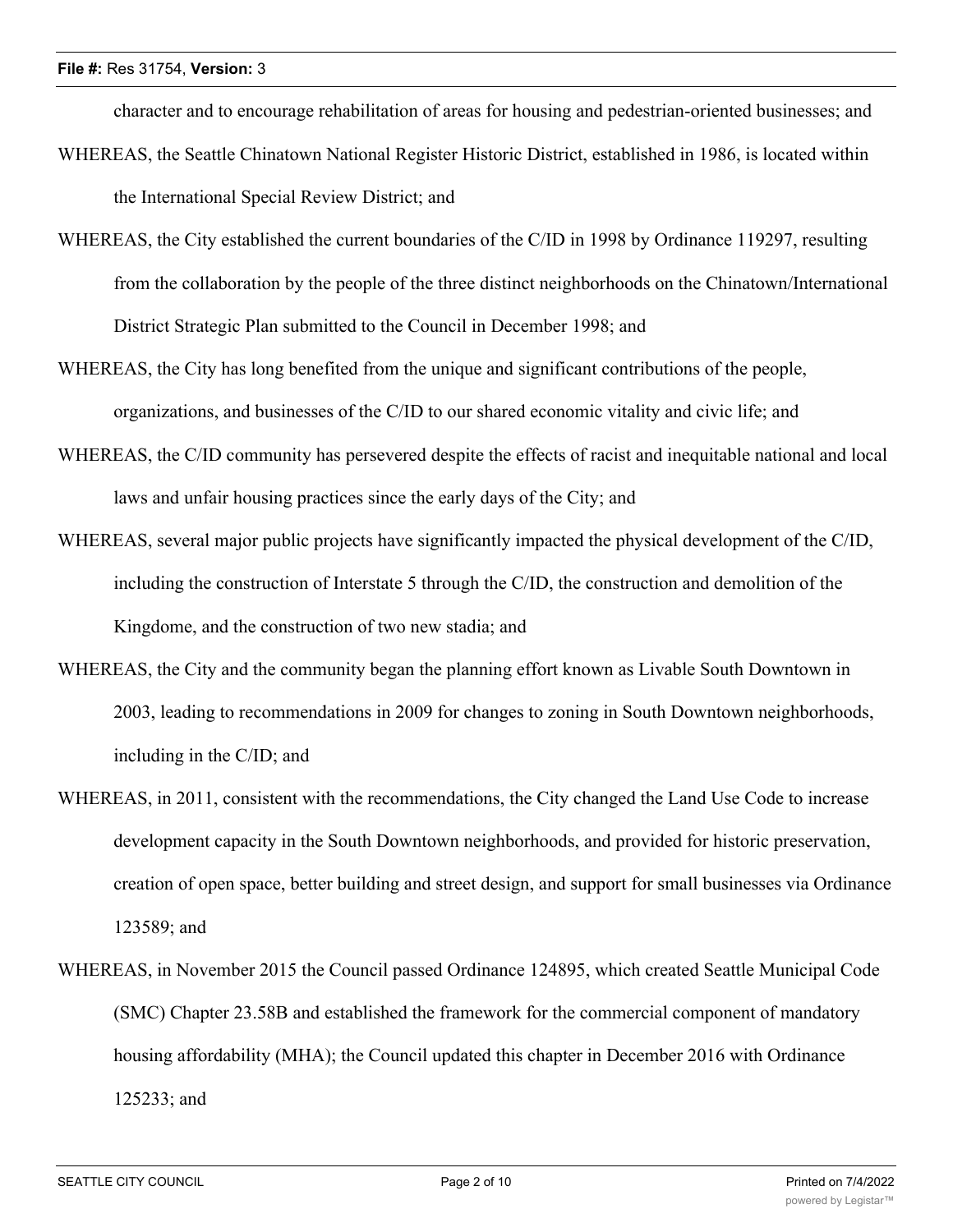- WHEREAS, in August 2016 the Council passed Ordinance 125108, which created SMC Chapter 23.58C and established the framework for the residential component of MHA; and
- WHEREAS, concurrently with this resolution, the City is considering legislation for additional development capacity in the C/ID, excluding the Seattle Chinatown National Register Historic District, as well as implementation of MHA requirements; and
- WHEREAS, the potential implementation of MHA requirements and additional development capacity in the C/ID are changes to land use regulations that are intended to promote the development of more affordable housing as well as encouraging growth in the Downtown Urban Center; and
- WHEREAS, the overarching goals of Seattle's Comprehensive Plan (Seattle 2035) for the C/ID are: thriving businesses, organizations, and cultural institutions; diverse and affordable housing; safe and dynamic public spaces; and an accessible neighborhood for all transportation modes; and
- WHEREAS, the goal of Seattle 2035 for the commercial core of the C/ID is maintaining the commercial core as a major employment center, tourist and convention attraction, shopping magnet, residential neighborhood, and regional hub of cultural and entertainment activities, while promoting a unique neighborhood identity for the commercial core; and
- WHEREAS, the City conducted the 2016 Growth and Equity Analysis in conjunction with the update to Seattle's Comprehensive Plan, finding in part that both the risk of displacement and access to opportunity are high in the C/ID; and
- WHEREAS, in response to the 2016 Growth and Equity Analysis, the City created the Equitable Development Initiative, a collection of strategies aimed at advancing economic mobility and opportunity, preventing displacement, building local cultural assets, promoting transportation mobility and connectivity, and developing healthy and safe neighborhoods; and
- WHEREAS, in September 2016, InterIm Community Development Association, Swedish, Public Health Seattle and King County, and community-based organizations released the 2020 Healthy Community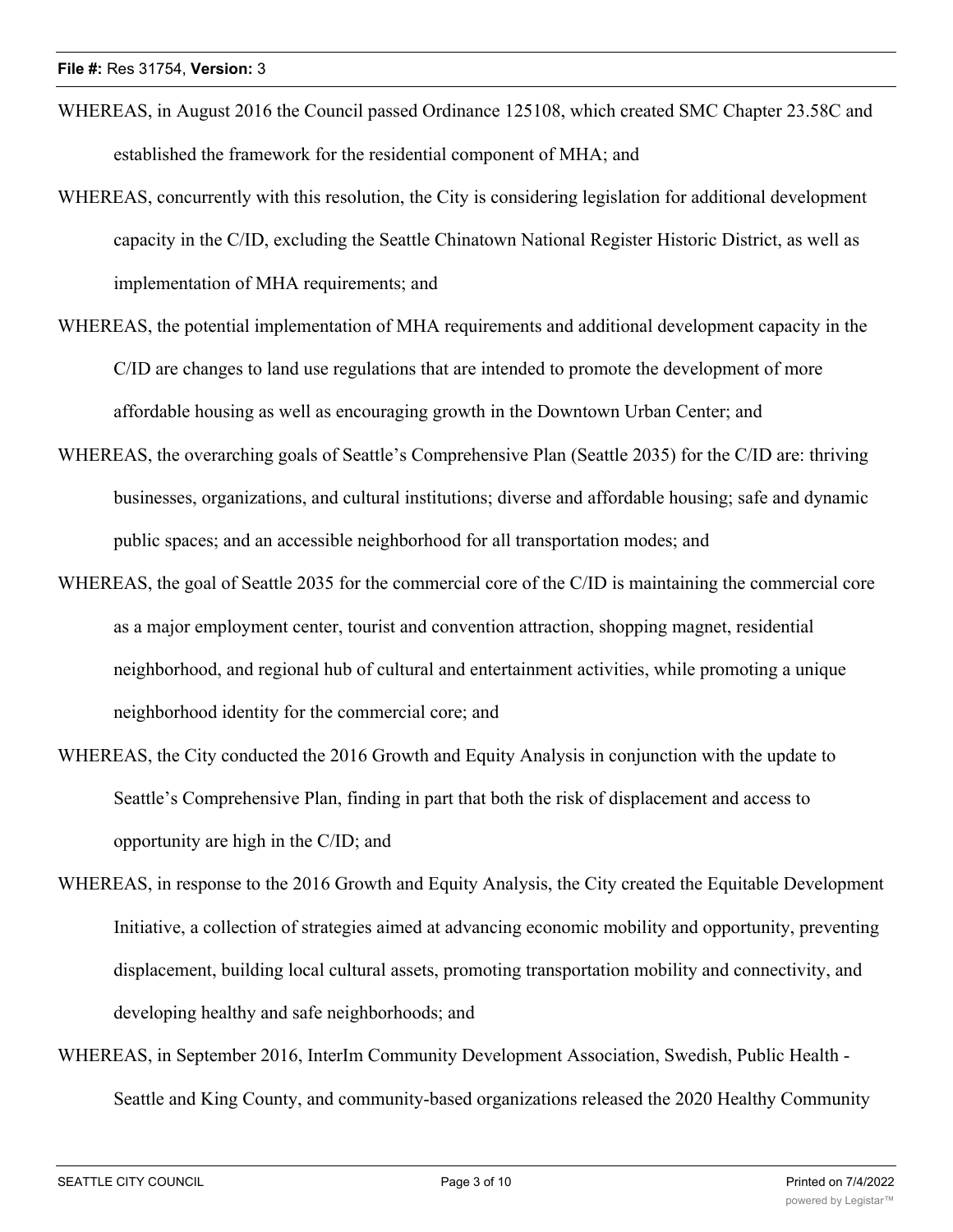Action Plan, which defines the complex health and social issues, resulting from years of historic disinvestment and institutional racism, the C/ID faces and strategies to address those issues; and

- WHEREAS, in December 2015, the Mayor convened the Chinatown/International District Public Safety Task Force ("Task Force") to address public safety and livability in the C/ID neighborhood, and in 2016 the Council passed Statement of Legislative Intent (SLI) 80-1-A-4 requesting a report from the Task Force on public safety recommendations; and
- WHEREAS, in June 2016, the Task Force delivered many recommendations under three main categories: 1) improve communication and coordination between the C/ID and the City; 2) target criminal activities and related environmental factors; and 3) foster public safety through a vibrant and healthy neighborhood;
- WHEREAS, the Mayor presented the Public Safety Action Plan for the C/ID in response to the Task Force's recommendations to the Council; and
- WHEREAS, in May 2017, the Mayor and Council adopted the 2017 City of Seattle and Seattle Housing Authority Joint Assessment of Fair Housing by Ordinance 118961. The findings of the Assessment respond to the requirements of the U.S. Department of Housing and Urban Development to assess compliance with the Federal Affirmatively Furthering Fair Housing rule and identified four racially/ethnically concentrated areas of poverty (R/ECAPS) in Seattle: High Point, Rainier Beach, New Holly, and, overlapping with the C/ID, First Hill/Yesler Terrace; NOW, THEREFORE,

# **BE IT RESOLVED BY THE CITY COUNCIL OF THE CITY OF SEATTLE, THE MAYOR CONCURRING, THAT:**

Section 1. The City recognizes the significance of land use regulation that implements mandatory housing affordability (MHA) to the production of new affordable housing, as well as more housing overall, while acknowledging that land use regulation alone is not sufficient to achieve the articulated goals of the Chinatown/International District (C/ID).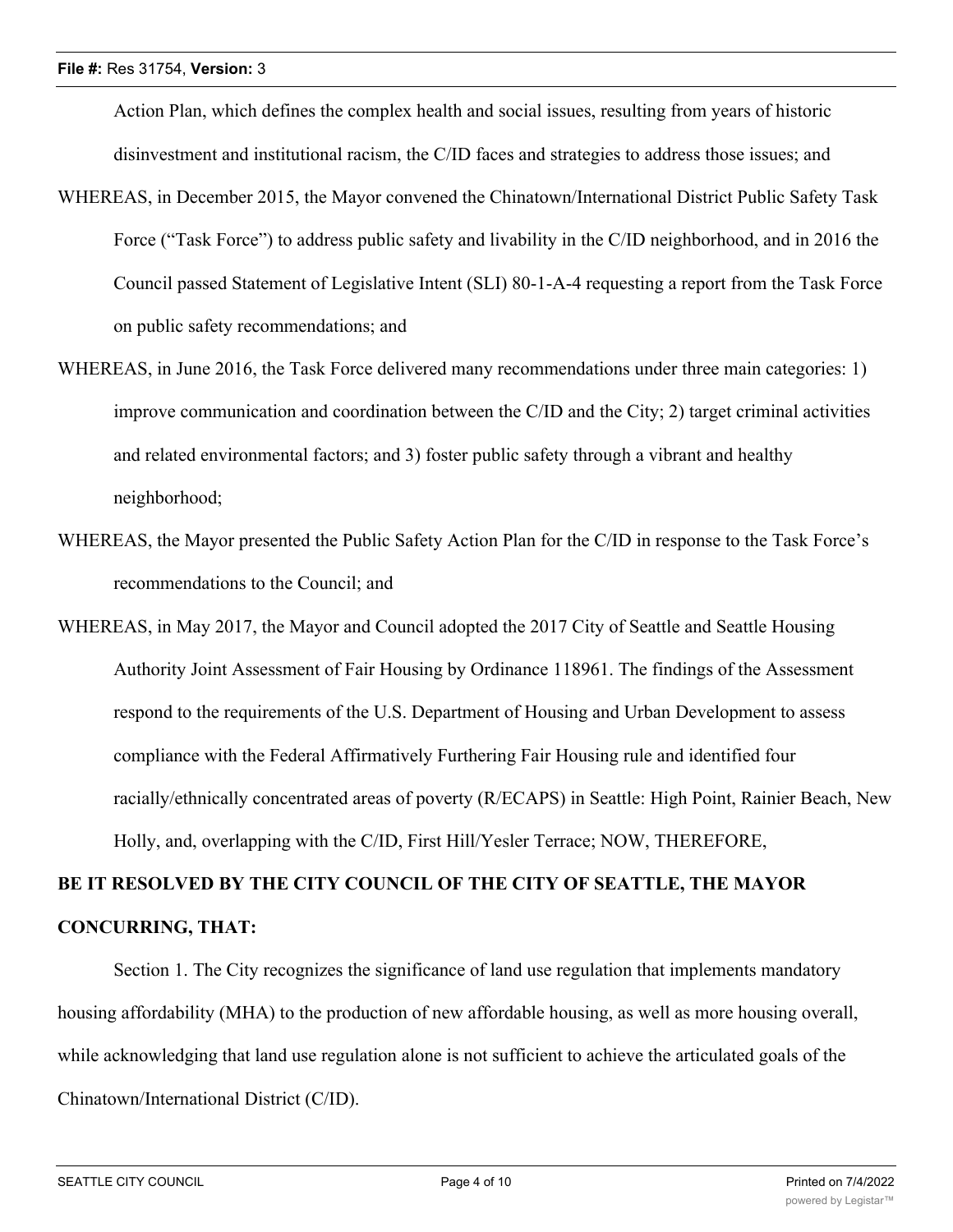### **File #:** Res 31754, **Version:** 3

Section 2. The City commits to considering the contributions of all stakeholders in the C/ID during the pending revision of use and development rules and guidelines of the International Special Review District (ISRD) and the design review program, to better serve the C/ID. The Council requests that the Office of Planning and Community Development (OPCD) and the Department of Neighborhoods (DON) work with the C/ID community, stakeholders, and the ISRD Board to consider the following types of changes:

- Reducing the maximum permitted size of retail uses;
- Specifying important characteristics of storefront entrances and their spacing;
- Amending the list of conditional uses;
- Applying limits to formula retail uses;
- Allowing administrative review for minor changes to buildings, rather than ISRD board review;
- Providing authority to the ISRD board to grant departures from Land Use Code requirements; and
- Changing the structure of the ISRD board.

Section 3. The Council supports the efforts of a C/ID Advisory Committee, with City departments, to develop a framework and implementation plan for the C/ID, addressing topics such as: updates to the ISRD guidelines, community development and stabilization, strategic investment of City funds, public realm improvements, and an update to the Charles Street Campus Master Plan. The Council expects the updated planning for the City's Charles Street property to consider streetscape improvements along S Dearborn Street, partial redevelopment, and a strategy for relocation of City facilities leading to community ownership of property along S Dearborn Street, particularly north of Charles Street, and additional adjacent portions of the site, if recommended by the C/ID Advisory Committee.

Section 4. The City will act in a timely manner to partner with local businesses, property owners, community organizations, and customers to promote entrepreneurship, economic development and commercial stability as evidenced by business retention, expansion, and the ability to relocate within the neighborhood for culturally-relevant commerce in the C/ID as guided by the recommendations of the Commercial Affordability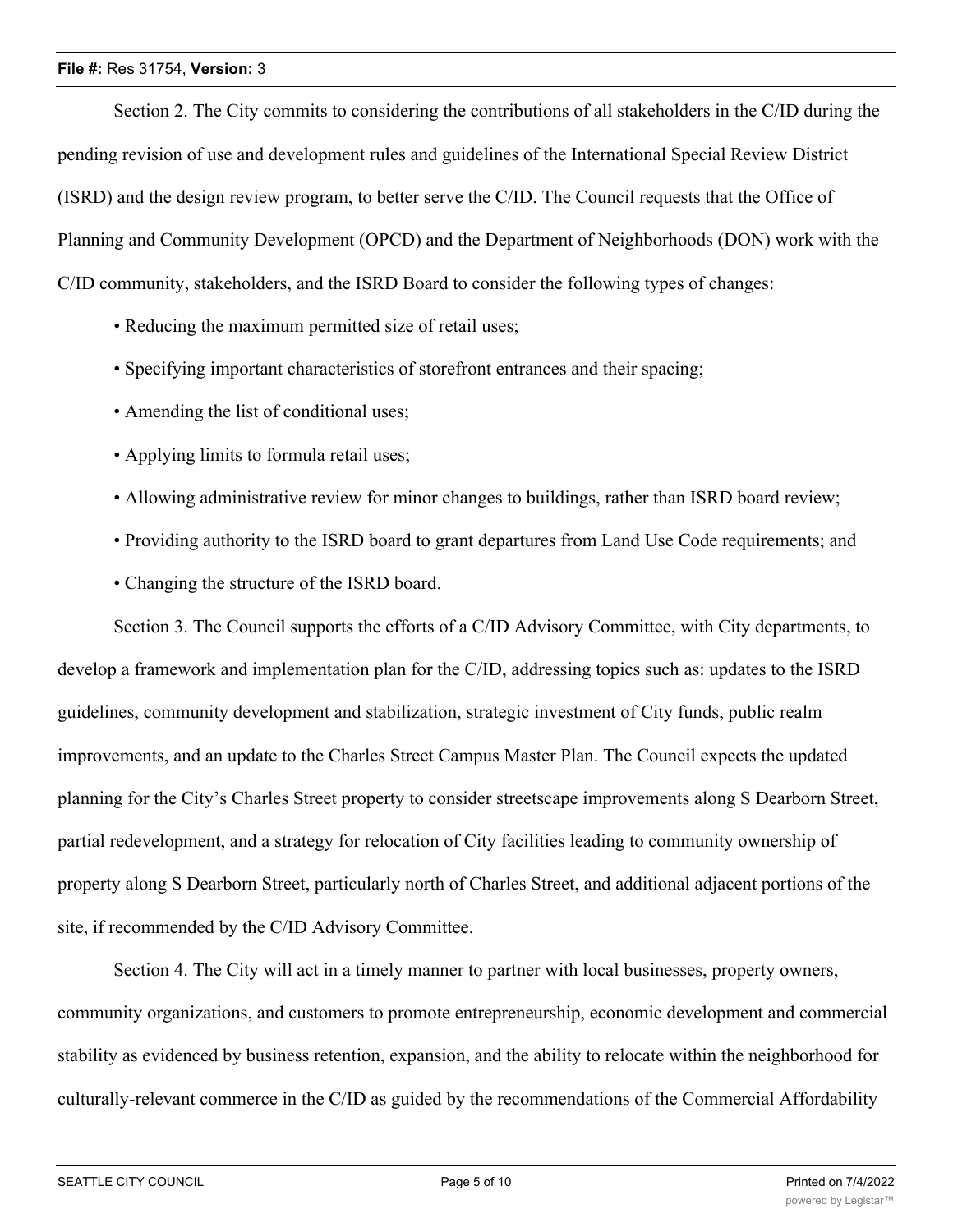### **File #:** Res 31754, **Version:** 3

Advisory Committee and continuing dialogue with the C/ID's business community stakeholders. The Council requests that C/ID Advisory Committee further these recommendations by exploring additional tools and strategies to increase economic viability and address cultural displacement including adjustments to operating fees for small businesses, commercial land trusts, and incentives that would result in discounted commercial rents for community-identified, commercial uses such as food storage and warehousing to support local restaurants; community-rooted, legacy businesses; and innovative spaces to support new businesses. Consistent with this approach, the Council requests that the Office of Economic Development report to Council by September 2017 on the status and expected completion date for the King Street Activation project.

Section 5. The City recognizes the critical contribution of the Chinatown/International District Public Safety Task Force and is dedicated to maintaining improvements made based on the recommendations of the Task Force, while acknowledging the significant work yet to be completed. The Council requests that the Mayor and City departments maintain the momentum of early 2017 in the effort to improve public safety in the C/ID and earnestly pursue the completion of the unaccomplished goals of the Public Safety Action Plan for the C/ID.

Section 6. The Council requests a report from the Mayor by September 2017 on the timing and sequence of the completion of City-supported projects to enhance parks and public spaces, including improvements such as green streets, mid-block crossings, and pocket parks. Furthermore, the Council intends to ensure ongoing support for the operation and maintenance of public spaces in the C/ID, including the programming of positive activities, as well as throughout Seattle.

Section 7. The Council requests a report from the Mayor on the timing and sequence of transportation investments and improvements in the C/ID to access and mobility via all modes, including but not limited to better street design plans to guide private development, improvements to crosswalks, protected bike lanes, a neighborhood greenway, and the Center City Connector streetcar project.

Section 8. Consistent with Seattle's designation as an Age-Friendly City, the City recognizes the need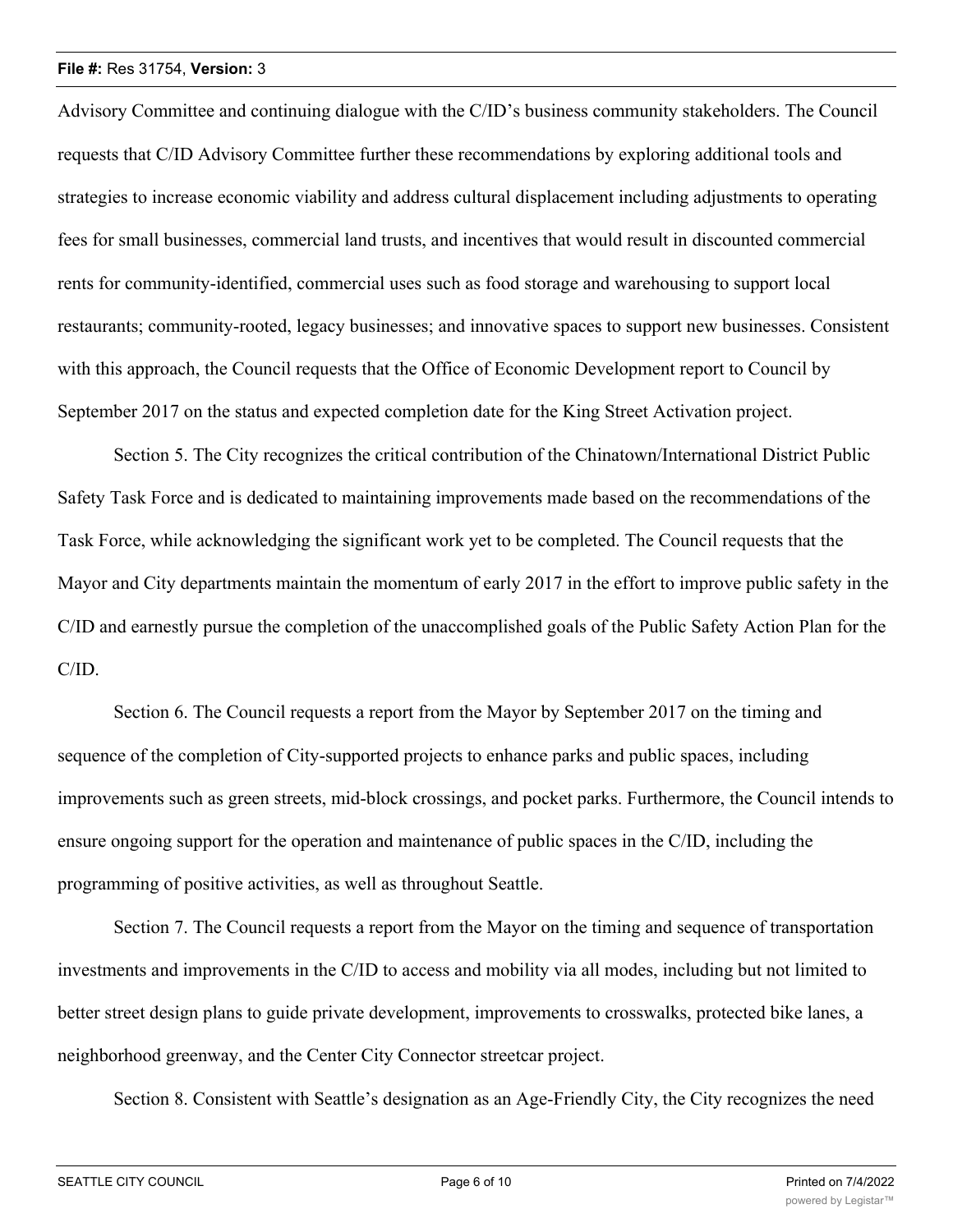for multicultural and multilingual services and businesses for long-term residents who wish to live in the C/ID as they age. The Council requests that City departments coordinate thoughtfully to amplify the City's efforts in making the C/ID convenient to seniors.

Section 9. The City celebrates the strong cultural organizations, religious institutions, and communitybased organizations that the people of the C/ID have built over time. The City recognizes with gratitude the partnerships with these institutions and organizations. The City will emphasize the ongoing, reciprocal commitment with these organizations and institutions in prioritizing the shared goals of the City and these partners for the near future and over the long term. The City recognizes the diversity of perspectives within the C/ID and remains committed to inclusive and equitable community involvement by continually seeking to connect with a broad range of community members as well as to uplift new voices, institutions, and organizations of the C/ID and to encourage them to engage with the people of their neighborhood and to partake in the decisions that impact them.

Section 10. The Council requests that the Mayor direct the City's departments to coordinate efforts among themselves and with local organizations to enhance the C/ID, in a manner exemplary of the City's approach to maintaining and improving the quality of life throughout Seattle.

Section 11. The Council recognizes the strong desire of diverse stakeholders and Asian-Pacific Islander (API) communities to retain a "cultural home" in the C/ID; and that the future of the C/ID as a safe, vibrant neighborhood with a unique identity depends on placemaking, economic development, and community building by its residents and stakeholders. The City commits to exploring culturally- and linguistically-responsive strategies and resources that can help C/ID residents and stakeholders to best preserve and grow cultural, community, and business institutions as a diverse, unique neighborhood.

Section 12. The City is committed to continued investment in the Equitable Development Initiative, which builds creative anti-displacement, community-driven solutions, and mitigates historic disinvestment. Furthermore, the Council will work with the Executive to provide options for establishing an ongoing funding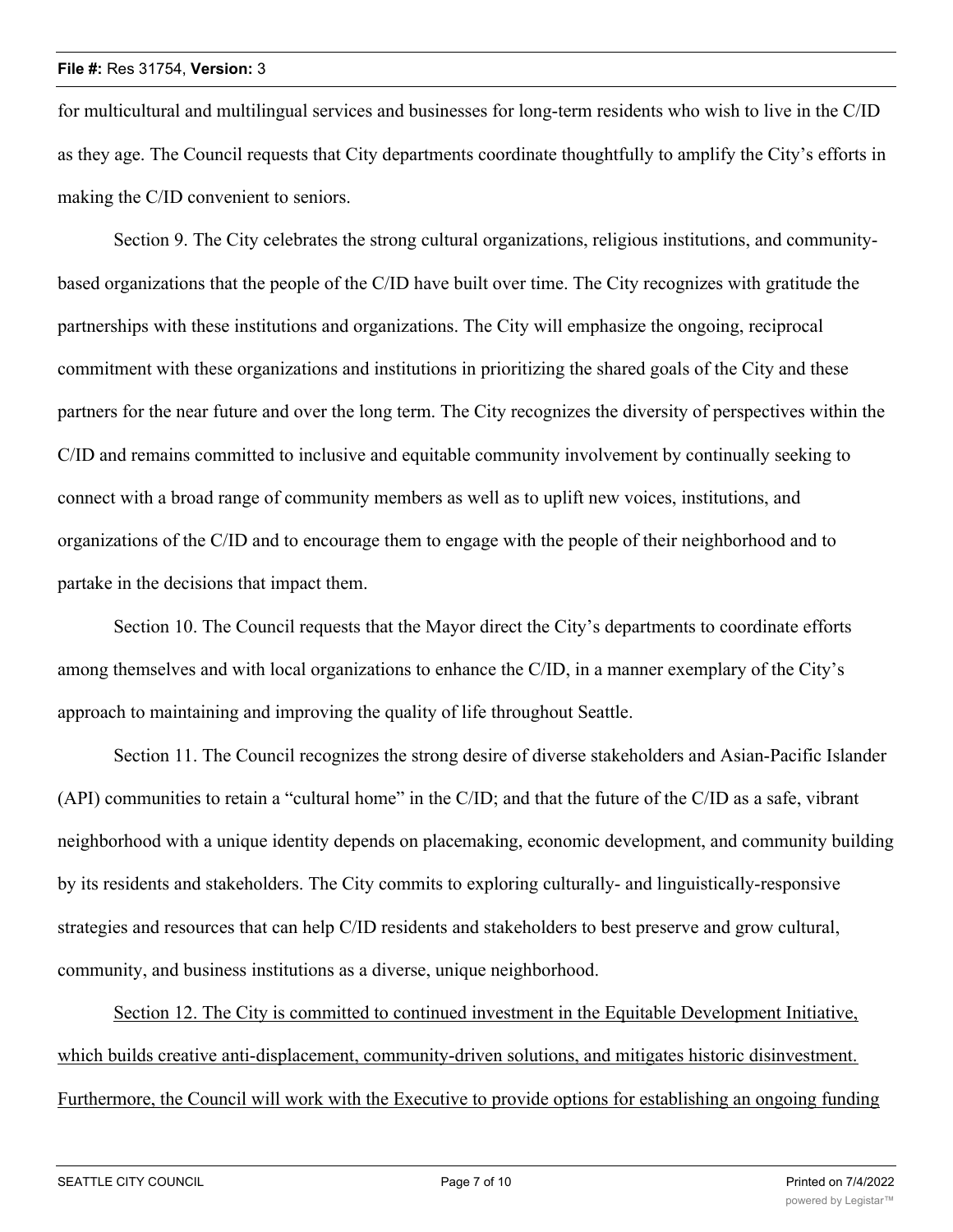source for investments through the Equitable Development Initiative in advance of the 2018 budget process.

Section 13. The City recognizes the potential for displacement as property in the C/ID undergoes public and private development, and is committed to informing City decisions regarding investments by careful consideration of racial and social justice impacts, including:

a. Support under the Equitable Development Initiative;

b. Exploration of strategies to encourage community control of land, public financing for land acquisition, re-use of City-owned property and/or City partnership and support for re-use of property owned by other public entities to minimize the burdens of site control, including cleanup of polluted lands, and to increase the availability of land for the development of new affordable housing, affordable commercial/retail and nonprofit community uses in the neighborhood; -

c. Exploration of an Unreinforced Masonry Preservation pilot to increase the supply of affordable housing on currently-vacant upper floors, and to sustain affordable commercial spaces on the ground floors funded as allowed by the restrictions of various sources such as the Mandatory Housing Affordability (MHA) program, proceeds from the \$29 million housing bond, and/or a targeted growth fund with revenues from an increment of increased property tax revenue from future growth, as appropriate; and

d. Support for displaced renters or those at risk of displacement, beyond the provisions of the Tenant Relocation Assistance Ordinance, such as financial assistance and case management supports to help people stay in their current homes or to secure housing in the C/ID upon eviction.

Section 14. The Council requests that the Office of Housing, in collaboration with community partners and other City departments, prepare and submit recommendations to Council by March 31, 2018 for best practices, financial tools, as well as potential changes to the Seattle Housing Levy Administrative and Financial Plan and subsections 23.58B.040.B and 23.58C.040.B of the Land Use Code. Council seeks recommendations that would provide neighborhood stability, as evidenced by people returning or being able to stay in the neighborhood, such as options for giving preference to qualified applicants for OH-supported housing who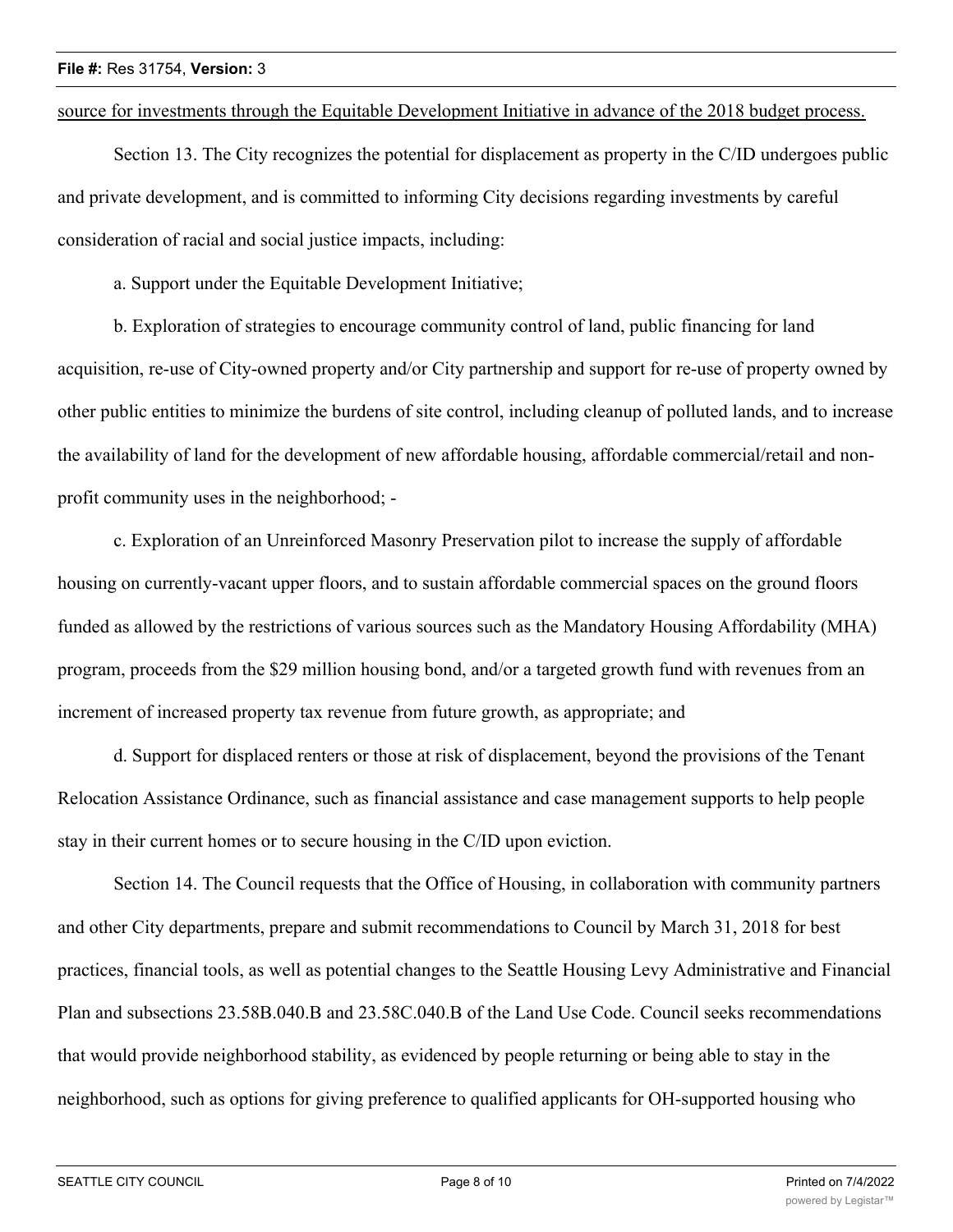### **File #:** Res 31754, **Version:** 3

have been long-time residents of the neighborhood in which the housing is located, informed by a review of preference programs implemented in comparable settings, such as San Francisco, California, and Portland, Oregon. Also, during July 2018 Mandatory Housing Affordability (MHA) Framework review, Council will consider ways to prioritize the City's spending of cash contributions made through the payment option of the Mandatory Housing Affordability program to support affordable housing in neighborhoods that the City has identified as having a high-risk of displacement in addition to delivering new affordable housing units throughout the city, including high-opportunity areas. Council intends that local non-profit, low-income housing organizations that are culturally-relevant and historically rooted in the C/ID, or other neighborhoods determined to be at high risk for displacement, remain competitive in their application for available funding, and have fair access to these funds through identification and elimination of institutional and structural barriers to foster development that prevents displacement and advances other community development goals.

Adopted by the City Council the \_\_\_\_\_\_\_ day of \_\_\_\_\_\_\_\_\_\_\_\_\_\_\_\_\_\_\_\_\_\_\_\_\_, 2017, and signed by me in open session in authentication of its adoption this day of  $\frac{1}{2017}$ .

President \_\_\_\_\_\_\_\_\_\_\_\_ of the City Council

The Mayor concurred the day of the  $\sim$ , 2017.

Edward B. Murray, Mayor

Filed by me this day of  $\qquad \qquad$ , 2017.